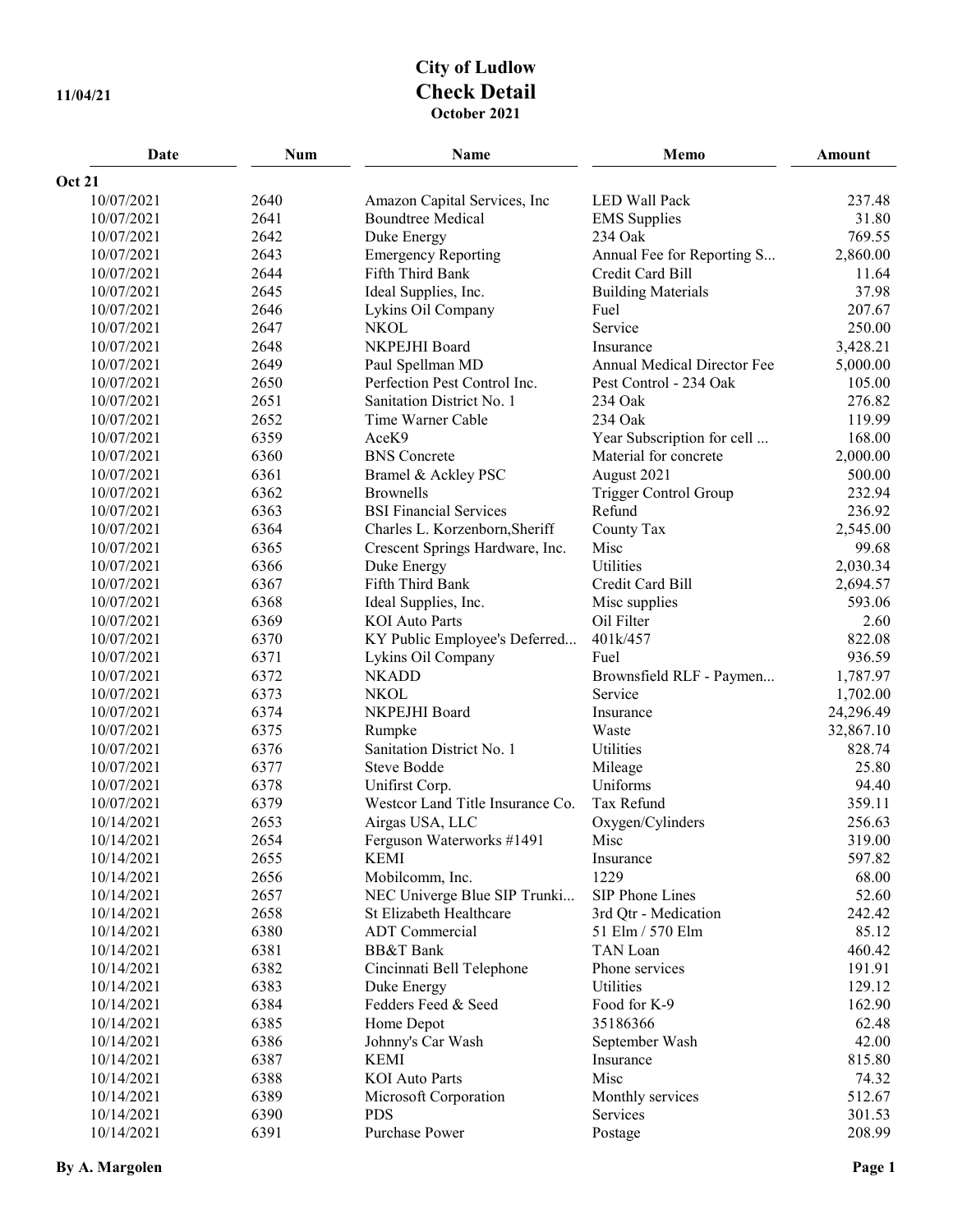## **City of Ludlow 11/04/21 Check Detail October 2021**

| Date       | <b>Num</b> | Name                             | Memo                      | Amount   |
|------------|------------|----------------------------------|---------------------------|----------|
| 10/14/2021 | 6392       | Robert & Peggy Steimetz          | Refund                    | 281.47   |
| 10/14/2021 | 6393       | Sanitation District No. 1        | 116 Carneal               | 4.54     |
| 10/14/2021 | 6394       | St. Elizabeth Business Health C  | Monthly                   | 175.00   |
| 10/14/2021 | 6395       | <b>Staples</b>                   | 6011-1000-7116-940        | 608.49   |
| 10/14/2021 | 6396       | Systems Insight, Inc.            | Monthly Web Hosting       | 75.00    |
| 10/14/2021 | 6397       | Todd R. Ille                     | Refund                    | 185.44   |
| 10/14/2021 | 6398       | Vital Records Control            | Storage                   | 74.01    |
| 10/14/2021 | 6399       | Charles L. Korzenborn, Sheriff   | Prop Tax                  | 265.00   |
| 10/14/2021 | 6400       | KY Public Employee's Deferred    | 401k/457                  | 822.08   |
| 10/21/2021 | 6401       | <b>Barry Stickrod</b>            | Concrete - Memorial Park  | 2,315.00 |
| 10/21/2021 | 6402       | <b>BB&amp;T</b> Bank             | Train Viewing Parking Lot | 3,424.12 |
| 10/21/2021 | 6403       | Colonial Life & Accident Insur   | Insurance                 | 64.00    |
| 10/21/2021 | 6404       | Dearborn Life Insurance Comp     | Insurance                 | 429.71   |
| 10/21/2021 | 6405       | Delta Dental of Kentucky         | Insurance                 | 826.18   |
| 10/21/2021 | 6406       | <b>Enquirer Media</b>            | Legal Ad                  | 873.48   |
| 10/21/2021 | 6407       | Hemmer DeFrank Wessels PLLC      | Legal fees                | 4,488.40 |
| 10/21/2021 | 6408       | KLC Unemployment Compensa        | Quarterly Cont Report Pmt | 173.57   |
| 10/21/2021 | 6409       | KY Public Employee's Deferred    | 401k/457                  | 822.08   |
| 10/21/2021 | 6410       | Laurie Sparks                    | Mileage                   | 54.30    |
| 10/21/2021 | 6411       | Office Depot                     | 35186366                  | 139.46   |
| 10/21/2021 | 6412       | Time Warner Cable                | Cable/Internet            | 415.56   |
| 10/21/2021 | 6413       | Vance Law Enforcement            | Cases of 9mm Rounds       | 1,035.04 |
| 10/21/2021 | 2659       | Airgas USA, LLC                  | Oxygen Cylinder           | 215.51   |
| 10/21/2021 | 2660       | <b>Boundtree Medical</b>         | <b>EMS</b> Supplies       | 207.65   |
| 10/21/2021 | 2661       | Crescent Springs Hardware, Inc.  | Maintenance on vent saw   | 65.33    |
| 10/21/2021 | 2662       | Dearborn Life Insurance Comp     | Insurance                 | 77.97    |
| 10/21/2021 | 2663       | Delta Dental of Kentucky         | Insurance                 | 79.03    |
| 10/21/2021 | 2664       | KLC Unemployment Compensa        | Quarterly Cont Report Pmt | 49.40    |
| 10/21/2021 | 2665       | Specialty Truck Repair, Inc.     | Vehicle Maintenance       | 753.06   |
| 10/21/2021 | 2666       | <b>VFIS</b>                      | Misc                      | 9,381.00 |
| 10/28/2021 | 2667       | <b>Boundtree Medical</b>         | <b>EMS</b> Supplies       | 15.09    |
| 10/28/2021 | 2668       | Custom Design Benefits, Inc.     | FSA/HRA Admin Fees        | 8.50     |
| 10/28/2021 | 2669       | Firstnet                         | EMS Tablets and Squad Ph  | 124.54   |
| 10/28/2021 | 2670       | Lykins Oil Company               | Fuel                      | 703.38   |
| 10/28/2021 | 2671       | Northern Kentucky Water District | 234 Oak                   | 201.24   |
| 10/28/2021 | 2672       | Time Warner Cable                | 234 Oak                   | 111.02   |
| 10/28/2021 | 6414       | <b>AFLAC</b>                     | 65543                     | 103.92   |
| 10/28/2021 | 6415       | Bob Sumerel Tire Co.             | Tires                     | 71.99    |
| 10/28/2021 | 6416       | Bramel & Ackley PSC              | September 2021            | 500.00   |
| 10/28/2021 | 6417       | Corvus Janitorial Systems        | November Cleaning         | 650.00   |
| 10/28/2021 | 6418       | Custom Design Benefits, Inc.     | FSA/HRA Admin Fees        | 77.00    |
| 10/28/2021 | 6419       | Duke Energy                      | Utilities                 | 2,923.23 |
| 10/28/2021 | 6420       | Ideal Supplies, Inc.             | Misc supplies             | 1,481.50 |
| 10/28/2021 | 6421       | Kenton Co. Fiscal Court          | Oct - Dec 2021            | 1,561.40 |
| 10/28/2021 | 6422       | KY Public Employee's Deferred    | 401k/457                  | 822.08   |
| 10/28/2021 | 6423       | Lykins Oil Company               | Fuel                      | 2,352.77 |
| 10/28/2021 | 6424       | Modern Office Methods            | 20485000                  | 164.32   |
| 10/28/2021 | 6425       | Northern Kentucky Water District | Utilities                 | 362.52   |
| 10/28/2021 | 6426       | Office Depot                     | 35186366                  | 65.68    |
| 10/28/2021 | 6427       | Perfection Pest Control Inc.     | 51 Elm                    | 100.00   |
| 10/28/2021 | 6428       | Sanitation District No. 1        | 116 Carneal               | 9.08     |
| 10/28/2021 | 6429       | Time Warner Cable                | Cable                     | 801.81   |
| 10/28/2021 | 6430       | TK Elevator Corporation          | Elevator Maintenance      | 495.43   |